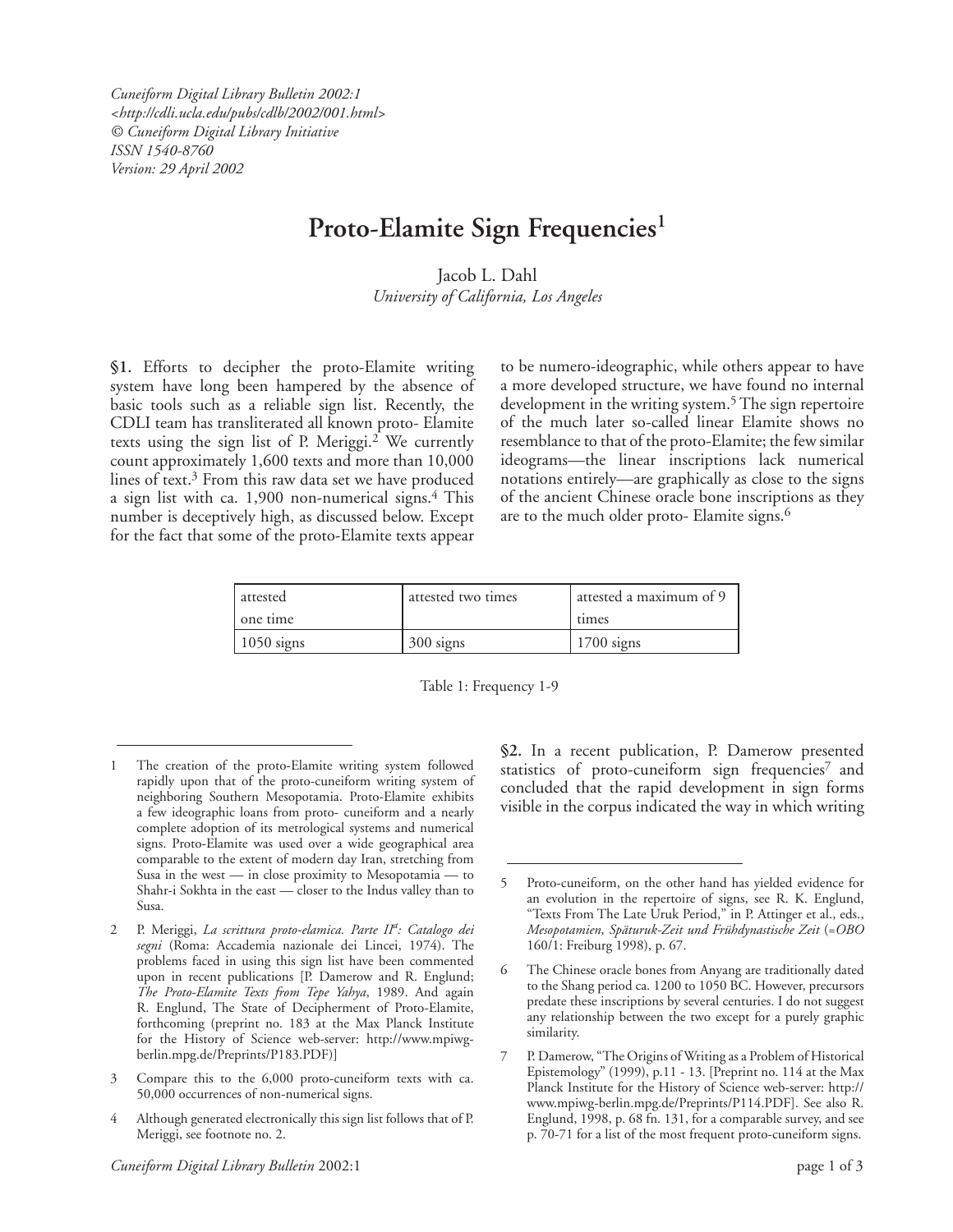began.8 Initially proto-writing featured a large body of signs and variants which later progressed into a system made up of a limited number of signs in a standardized repertoire. An investigation of the frequency of the proto-Elamite signs suggests a statistical distribution of signs resembling that of proto-cuneiform. In both writing systems, a multitude of signs occur only once, and a small core of signs were used regularly throughout the entire body of texts.9

**§4.** A number of signs are attested more frequently (table 2).

**§5.** If we exclude the variants or group them together we see changes in the statistical distribution of signs as indicated by the examble M36 as shown by table 2. It is clear that in some, and possibly in most cases the variants can be discounted.<sup>11</sup> In table 2, M36<sup>12</sup> has been highlighted and appears twice: in the group of

| $100+$     | $200+$        | $400+$     | $500+$     | $700+$     |
|------------|---------------|------------|------------|------------|
| M305 (107) | M387 (206)    | M218 (453) | M388 (528) | M288 (709) |
| M36 (128)  | M9 (213)      |            |            |            |
| M32 (132)  | M297 (222)    |            |            |            |
| M66 (139)  | M157 (247)    |            |            |            |
| M1 (152)   | M346 (253)    |            |            |            |
| M263 (164) | M54 (266)     |            |            |            |
| M376 (172) | M36-A-Z (221) |            |            |            |
| M96 (194)  | M371 (290)    |            |            |            |

Table 2: Frequency  $100+^{10}$ 

**§3.** Of the approximately 1,900 non-numerical signs, ca. 1,050 appear only once, ca. 300 signs appear twice. Approximately 1,700 signs are represented a maximum of 9 times.

- 8 P. Damerow, 1999, p.11-12.
- 9 No attempts have been made to investigate a possible regional or institutional variation in the sign repertoire.
- 10 M36 is highlighted to compare its frequency when computing each variant alone as a unique sign and when counting all variants together.
- 11 In P. Meriggi's sign list of ca. 400 entries, the signs are grouped together based on graphic similarity. The same was the case with the first sign list of the archaic texts from Uruk. A. Falkenstein's sign list of the archaic signs, *ATU* 1, included ca. 890 ideographic signs. The sign list of H. Nissen and W. Green, *ATU* 2, brought this number down to ca. 770 ideograms. These numbers were achieved based in many instances only on graphic similarities of the signs (R. Englund, 1998, p. 66-67). The sign list of the archaic signs was later expanded to cover all variants and the number reached 1,900. Note that this agrees

100+ and in the group 200+. M36 is one of the most productive signs of the proto-Elamite sign repertoire, but many of its variants occur only very rarely. When all the variants are added together the frequency of M36 jumps from 128 to 221 occurrences. The same holds true for certain other signs such as M387, but not for all signs.

12 See table 3 for images of the signs discussed here.

well with our result for the proto- Elamite sign list. The archaic sign list may be reduced to less than 900 entries by removing sign-combinations and derivations (Englund, 1998, p. 68), and may be reduced even further with continuing contextual analysis. We hope to achieve the same reduction in numbers of signs in the proto-Elamite sign repertoire once the semantic grouping and exclusion of variants proceedes. The proto-Elamite sign list of J. de Morgan published with V. Scheil's *MDP* 6, pp. 85-114, contains 989 signs (pp. 83-85 is a sign list of 62 linear Elamite signs). A sign list with 1,582 entries was prepared for Scheil's *MDP* 17 by Mlle. M.-M. de Mecquenem (pp. 31-66). *MDP* 26 has no sign list. The sign list in *MDP* 31 (by MM. R. De Mecquenem) pp. 44-146 contains 5,529 signs (pp. 147-150 is a sign concordance between proto-Elamite and cuneiform signs!).